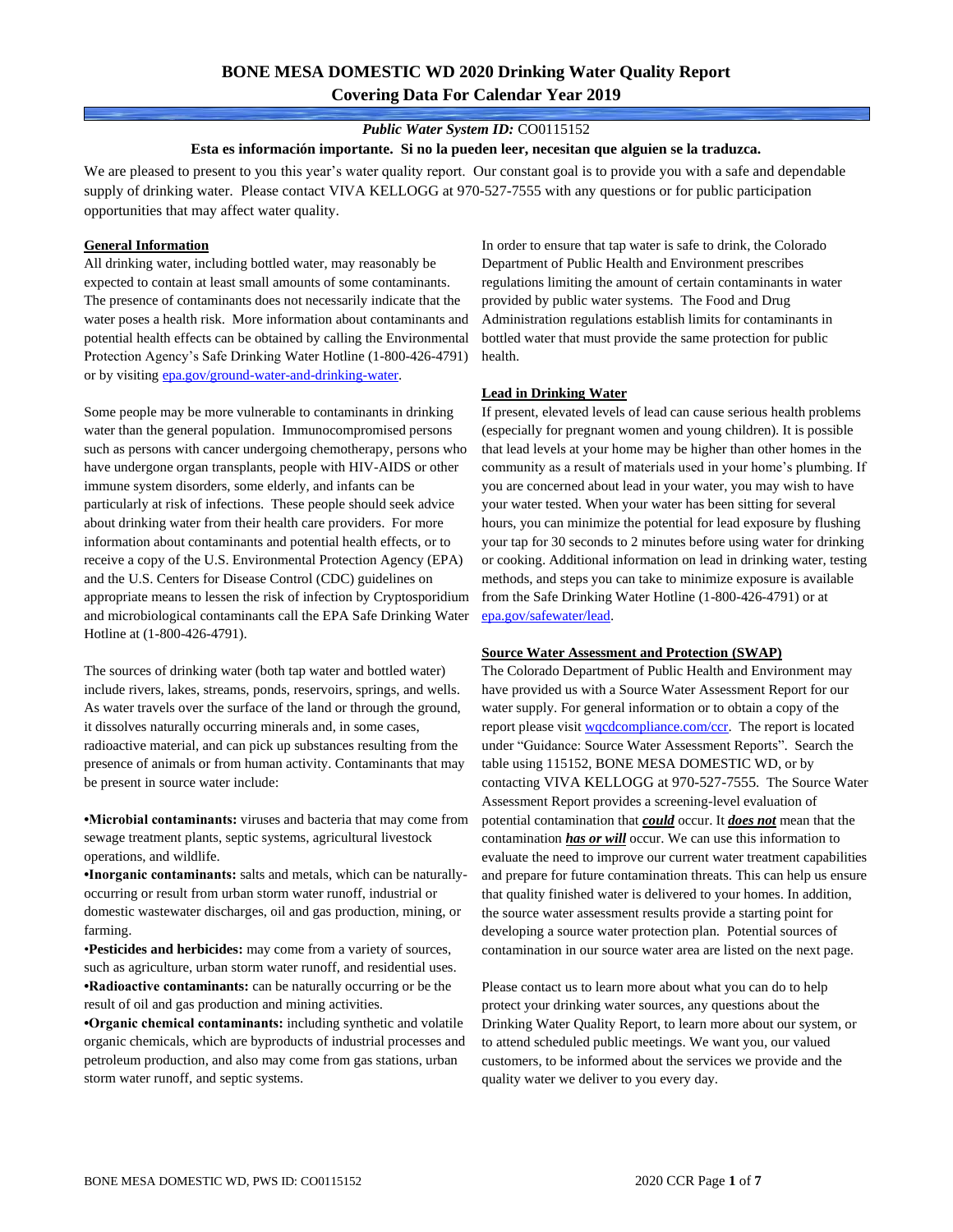## **Our Water Sources**

| Sources (Water Type - Source Type)                   | <b>Potential Source(s) of Contamination</b>      |
|------------------------------------------------------|--------------------------------------------------|
| MAYS SPRING BOX (Groundwater UDI Surface Water-Well) |                                                  |
| GILWICK SPRING (Groundwater UDI Surface Water-Well)  | Deciduous Forest, Evergreen Forest, Mixed Forest |

## **Terms and Abbreviations**

- **Maximum Contaminant Level (MCL)** − The highest level of a contaminant allowed in drinking water.
- **Treatment Technique (TT)**  $A$  required process intended to reduce the level of a contaminant in drinking water.
- **Health-Based** − A violation of either a MCL or TT.
- **Non-Health-Based** − A violation that is not a MCL or TT.
- **Action Level (AL)** − The concentration of a contaminant which, if exceeded, triggers treatment and other regulatory requirements.
- **Maximum Residual Disinfectant Level (MRDL)** − The highest level of a disinfectant allowed in drinking water. There is convincing evidence that addition of a disinfectant is necessary for control of microbial contaminants.
- **Maximum Contaminant Level Goal (MCLG)** − The level of a contaminant in drinking water below which there is no known or expected risk to health. MCLGs allow for a margin of safety.
- **Maximum Residual Disinfectant Level Goal (MRDLG)** − The level of a drinking water disinfectant, below which there is no known or expected risk to health. MRDLGs do not reflect the benefits of the use of disinfectants to control microbial contaminants.
- **Violation (No Abbreviation)** − Failure to meet a Colorado Primary Drinking Water Regulation.
- **Formal Enforcement Action (No Abbreviation)** − Escalated action taken by the State (due to the risk to public health, or number or severity of violations) to bring a non-compliant water system back into compliance.
- **Variance and Exemptions (V/E)** − Department permission not to meet a MCL or treatment technique under certain conditions.
- **Gross Alpha (No Abbreviation)** − Gross alpha particle activity compliance value. It includes radium-226, but excludes radon 222, and uranium.
- **Picocuries per liter (pCi/L)** − Measure of the radioactivity in water.
- **Nephelometric Turbidity Unit (NTU)** − Measure of the clarity or cloudiness of water. Turbidity in excess of 5 NTU is just noticeable to the typical person.
- **Compliance Value (No Abbreviation)** Single or calculated value used to determine if regulatory contaminant level (e.g. MCL) is met. Examples of calculated values are the 90<sup>th</sup> Percentile, Running Annual Average (RAA) and Locational Running Annual Average (LRAA).
- **Average (x-bar)** − Typical value.
- **Range (R)**  $-$  Lowest value to the highest value.
- **Sample Size (n)** − Number or count of values (i.e. number of water samples collected).
- **Parts per million = Milligrams per liter (ppm = mg/L)** − One part per million corresponds to one minute in two years or a single penny in \$10,000.
- **Parts per billion = Micrograms per liter (ppb = ug/L)** − One part per billion corresponds to one minute in 2,000 years, or a single penny in \$10,000,000.
- **Not Applicable**  $(N/A)$  Does not apply or not available.
- **Level 1 Assessment** A study of the water system to identify potential problems and determine (if possible) why total coliform bacteria have been found in our water system.
- **Level 2 Assessment** A very detailed study of the water system to identify potential problems and determine (if possible) why an E. coli MCL violation has occurred and/or why total coliform bacteria have been found in our water system on multiple occasions.

### **Detected Contaminants**

BONE MESA DOMESTIC WD routinely monitors for contaminants in your drinking water according to Federal and State laws. The following table(s) show all detections found in the period of January 1 to December 31, 2019 unless otherwise noted. The State of Colorado requires us to monitor for certain contaminants less than once per year because the concentrations of these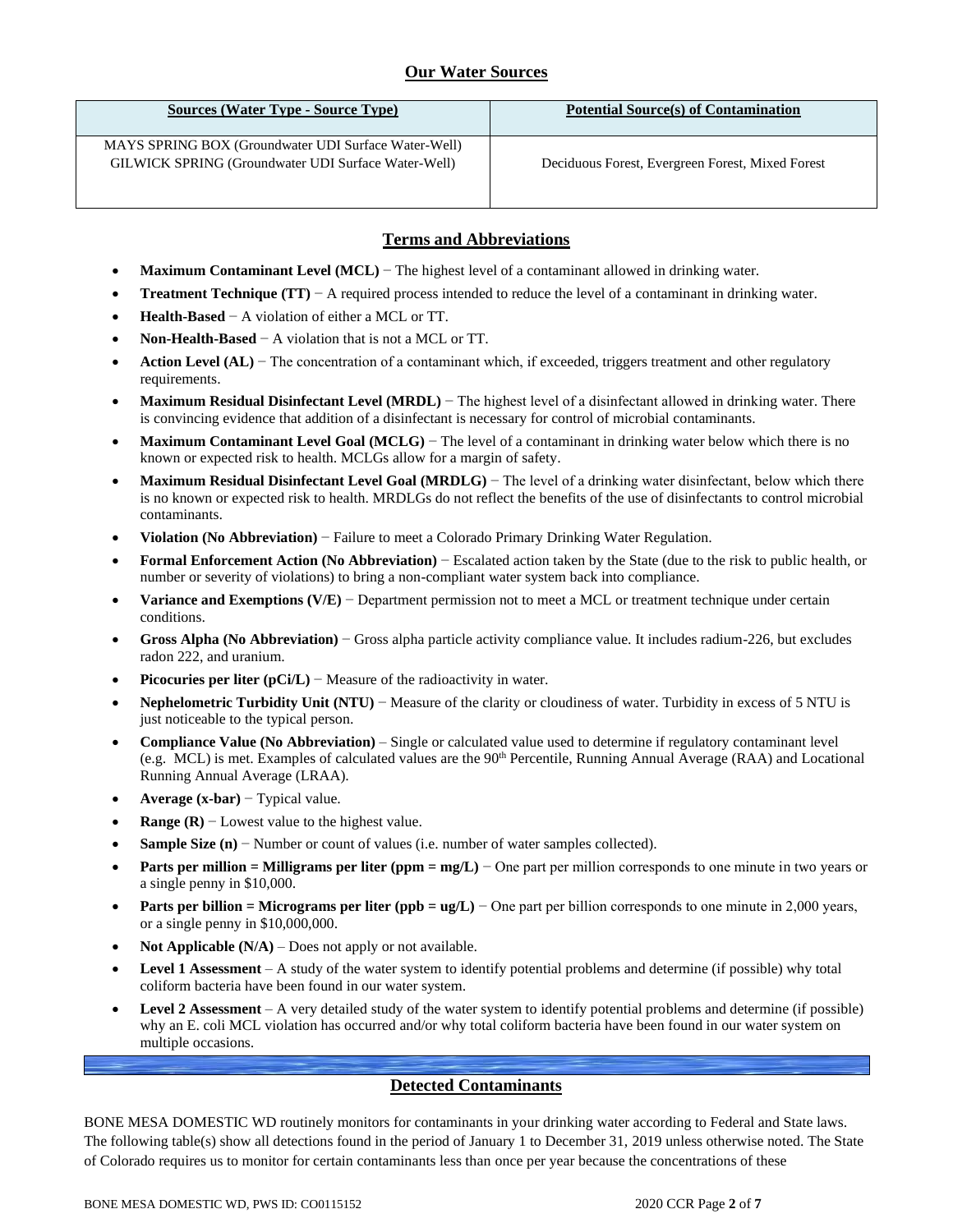contaminants are not expected to vary significantly from year to year, or the system is not considered vulnerable to this type of contamination. Therefore, some of our data, though representative, may be more than one year old. Violations and Formal Enforcement Actions, if any, are reported in the next section of this report.

**Note:** Only detected contaminants sampled within the last 5 years appear in this report. If no tables appear in this section then no contaminants were detected in the last round of monitoring.

| Disinfectants Sampled in the Distribution System<br><b>TT Requirement:</b> At least 95% of samples per period (month or quarter) must be at least 0.2 ppm $OR$<br>If sample size is less than 40 no more than 1 sample is below $0.2$ ppm<br><b>Typical Sources:</b> Water additive used to control microbes |                    |                                                                     |                                                |                              |                        |             |  |
|--------------------------------------------------------------------------------------------------------------------------------------------------------------------------------------------------------------------------------------------------------------------------------------------------------------|--------------------|---------------------------------------------------------------------|------------------------------------------------|------------------------------|------------------------|-------------|--|
| <b>Disinfectant</b><br><b>Name</b>                                                                                                                                                                                                                                                                           | <b>Time Period</b> | <b>Results</b>                                                      | <b>Number of Samples</b><br><b>Below Level</b> | <b>Sample</b><br><b>Size</b> | TТ<br><b>Violation</b> | <b>MRDL</b> |  |
| Chlorine                                                                                                                                                                                                                                                                                                     | December, 2019     | Lowest period percentage of samples<br>meeting TT requirement: 100% |                                                |                              | No.                    | $4.0$ ppm   |  |

| Lead and Copper Sampled in the Distribution System |                                |                                |                              |                           |                                      |                                              |                                                           |                                                                               |  |
|----------------------------------------------------|--------------------------------|--------------------------------|------------------------------|---------------------------|--------------------------------------|----------------------------------------------|-----------------------------------------------------------|-------------------------------------------------------------------------------|--|
| Contaminant<br><b>Name</b>                         | <b>Time</b><br>Period          | 90 <sup>th</sup><br>Percentile | <b>Sample</b><br><b>Size</b> | Unit of<br><b>Measure</b> | 90 <sup>th</sup><br>Percentile<br>AL | <b>Sample</b><br><b>Sites</b><br>Above<br>AL | 90 <sup>th</sup><br>Percentile<br>AL<br><b>Exceedance</b> | <b>Typical Sources</b>                                                        |  |
| Copper                                             | 06/30/2019<br>to<br>06/30/2019 | 0.04                           | 10                           | ppm                       | 1.3                                  | $\mathbf{0}$                                 | N <sub>o</sub>                                            | Corrosion of<br>household plumbing<br>systems; Erosion of<br>natural deposits |  |
| Lead                                               | 06/30/2019<br>to<br>06/30/2019 | 2.5                            | 10                           | ppb                       | 15                                   | $\mathbf{0}$                                 | N <sub>0</sub>                                            | Corrosion of<br>household plumbing<br>systems; Erosion of<br>natural deposits |  |

| Disinfection Byproducts Sampled in the Distribution System |      |         |              |               |                |            |             |                  |                        |
|------------------------------------------------------------|------|---------|--------------|---------------|----------------|------------|-------------|------------------|------------------------|
| <b>Name</b>                                                | Year | Average | Range        | <b>Sample</b> | Unit of        | <b>MCL</b> | <b>MCLG</b> | <b>MCL</b>       | <b>Typical Sources</b> |
|                                                            |      |         | $Low - High$ | <b>Size</b>   | <b>Measure</b> |            |             | <b>Violation</b> |                        |
|                                                            |      |         |              |               |                |            |             |                  |                        |
| Total                                                      | 2018 | 13.3    | 13.3 to 13.3 |               | ppb            | 60         | N/A         | No               | Byproduct of drinking  |
| Haloacetic                                                 |      |         |              |               |                |            |             |                  | water disinfection     |
| Acids                                                      |      |         |              |               |                |            |             |                  |                        |
| (HAA5)                                                     |      |         |              |               |                |            |             |                  |                        |
|                                                            |      |         |              |               |                |            |             |                  |                        |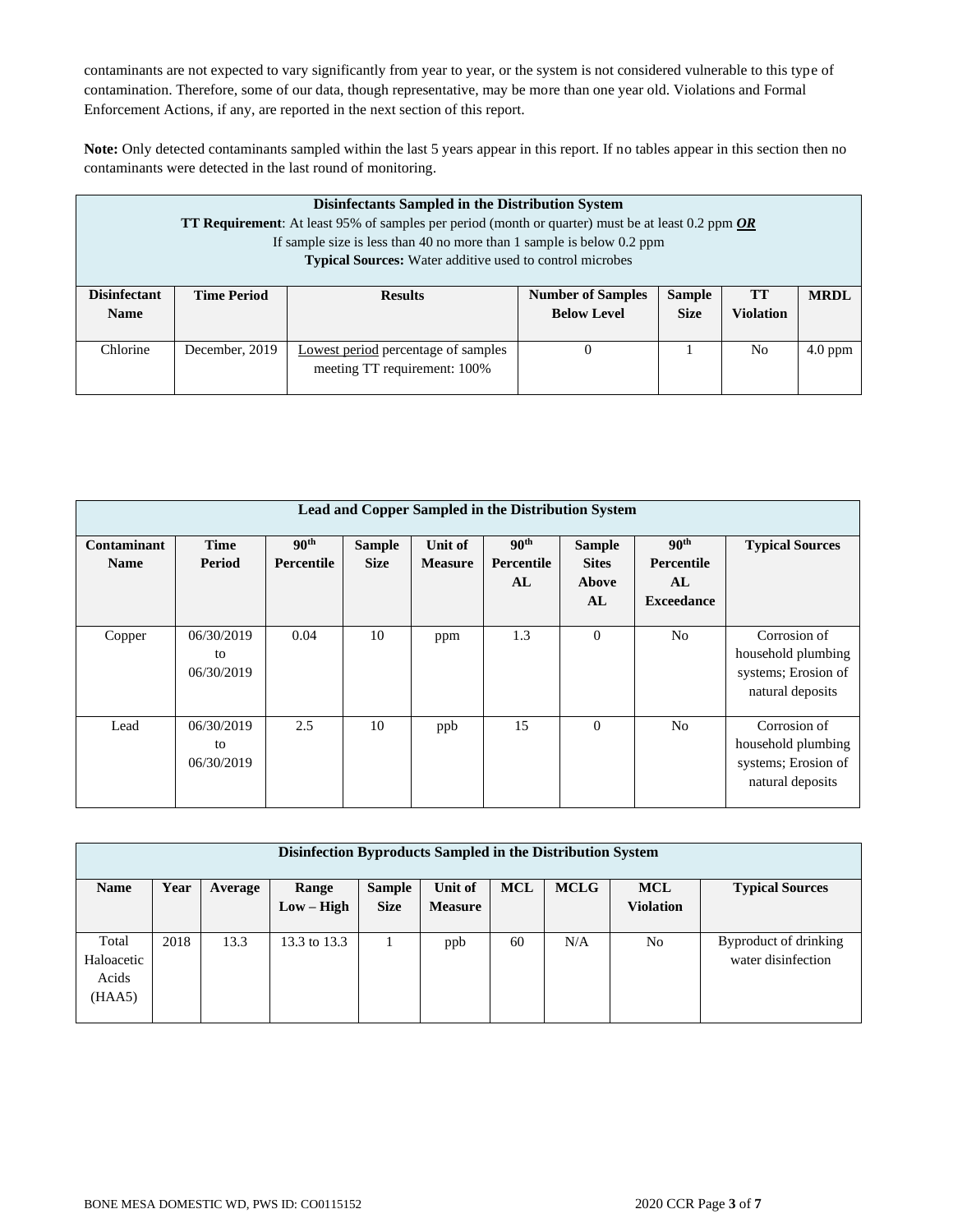| Summary of Turbidity Sampled at the Entry Point to the Distribution System |                    |                                                                                               |                                                                  |                  |                |  |  |  |  |
|----------------------------------------------------------------------------|--------------------|-----------------------------------------------------------------------------------------------|------------------------------------------------------------------|------------------|----------------|--|--|--|--|
| Contaminant                                                                | <b>Sample</b>      | <b>Level Found</b>                                                                            | <b>TT Requirement</b>                                            | <b>TT</b>        | <b>Typical</b> |  |  |  |  |
| <b>Name</b>                                                                | Date               |                                                                                               |                                                                  | <b>Violation</b> | <b>Sources</b> |  |  |  |  |
| Turbidity                                                                  | Date/Month:<br>May | Highest single measurement:<br>0.994 NTU                                                      | Maximum 5 NTU for any single<br>measurement                      | N <sub>o</sub>   | Soil Runoff    |  |  |  |  |
| Turbidity                                                                  | Month:<br>Dec      | Lowest monthly percentage of<br>samples meeting TT requirement<br>for our technology: $100\%$ | In any month, at least 95% of<br>samples must be less than 1 NTU | N <sub>o</sub>   | Soil Runoff    |  |  |  |  |

| Inorganic Contaminants Sampled at the Entry Point to the Distribution System |      |         |                       |                              |                           |                |             |                                |                                                                                                                 |
|------------------------------------------------------------------------------|------|---------|-----------------------|------------------------------|---------------------------|----------------|-------------|--------------------------------|-----------------------------------------------------------------------------------------------------------------|
| Contaminant<br><b>Name</b>                                                   | Year | Average | Range<br>$Low - High$ | <b>Sample</b><br><b>Size</b> | Unit of<br><b>Measure</b> | $\bf MCL$      | <b>MCLG</b> | <b>MCL</b><br><b>Violation</b> | <b>Typical Sources</b>                                                                                          |
| Barium                                                                       | 2019 | 0.02    | 0 to 0.04             | $\overline{2}$               | ppm                       | $\overline{2}$ | 2           | N <sub>o</sub>                 | Discharge of<br>drilling wastes;<br>discharge from<br>metal refineries;<br>erosion of natural<br>deposits       |
| Nitrate                                                                      | 2019 | 0.63    | $0.62$ to $0.63$      | $\overline{c}$               | ppm                       | 10             | 10          | N <sub>o</sub>                 | Runoff from<br>fertilizer use;<br>leaching from<br>septic tanks,<br>sewage; erosion of<br>natural deposits      |
| Nitrate-Nitrite                                                              | 2019 | 0.63    | $0.63$ to $0.63$      | $\mathbf{1}$                 | ppm                       | 10             | 10          | N <sub>o</sub>                 | Runoff from<br>fertilizer use;<br>leaching from<br>septic tanks,<br>sewage; erosion of<br>natural deposits      |
| Selenium                                                                     | 2019 | 0.32    | 0 to 0.63             | $\overline{2}$               | ppb                       | 50             | 50          | N <sub>o</sub>                 | Discharge from<br>petroleum and<br>metal refineries;<br>erosion of natural<br>deposits; discharge<br>from mines |

| Synthetic Organic Contaminants Sampled at the Entry Point to the Distribution System |      |         |                       |                              |                           |            |             |                                |                            |
|--------------------------------------------------------------------------------------|------|---------|-----------------------|------------------------------|---------------------------|------------|-------------|--------------------------------|----------------------------|
| Contaminant<br><b>Name</b>                                                           | Year | Average | Range<br>$Low - High$ | <b>Sample</b><br><b>Size</b> | Unit of<br><b>Measure</b> | <b>MCL</b> | <b>MCLG</b> | <b>MCL</b><br><b>Violation</b> | <b>Typical Sources</b>     |
| Heptachlor<br>epoxide                                                                | 2019 | 11      | $0$ to 22             | $\gamma$                     | ppt                       | 200        | 0           | No                             | Breakdown of<br>heptachlor |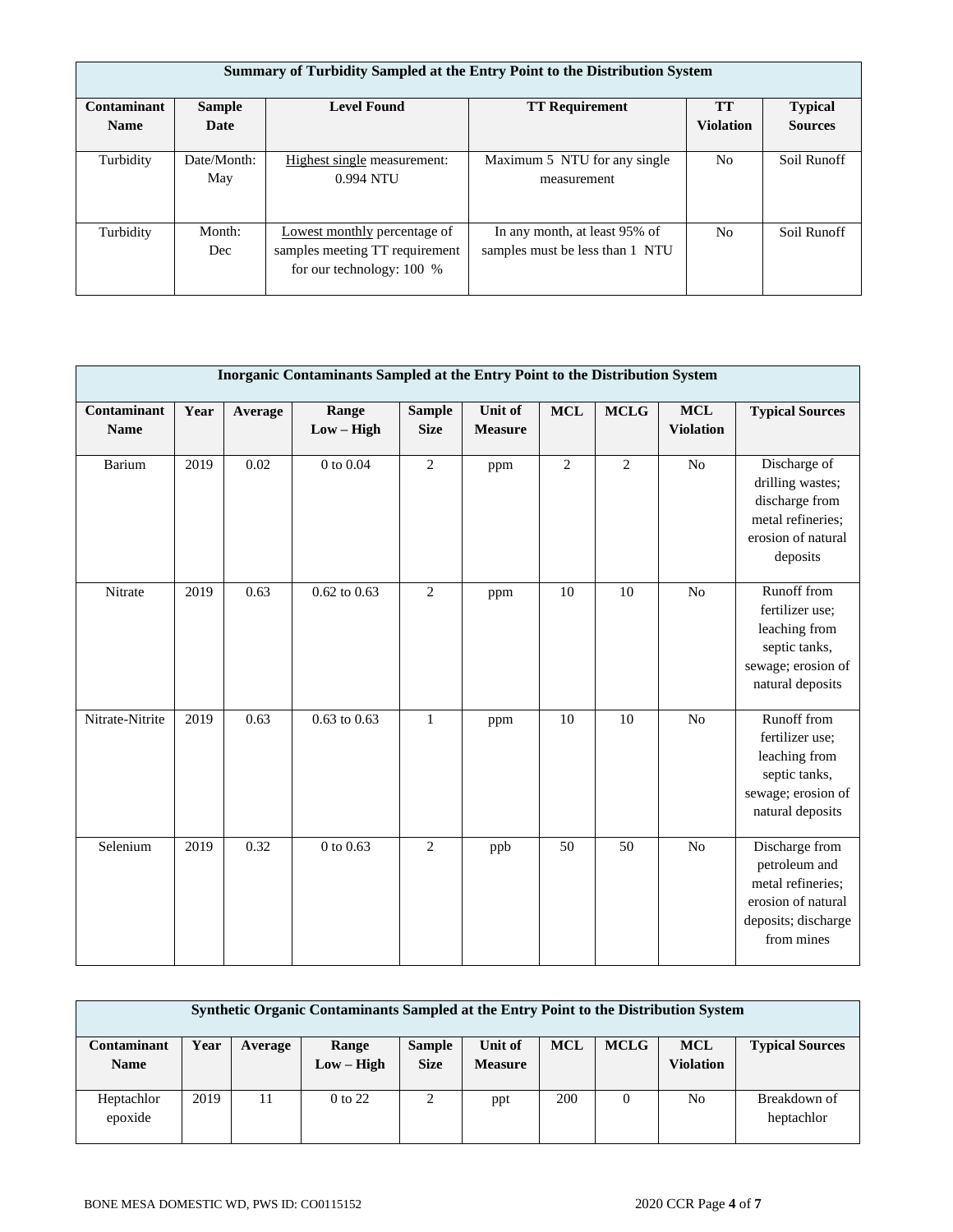| <b>Secondary Contaminants**</b>                                                                                                       |      |         |              |               |                |                           |  |
|---------------------------------------------------------------------------------------------------------------------------------------|------|---------|--------------|---------------|----------------|---------------------------|--|
| ** Secondary standards are <u>non-enforceable</u> guidelines for contaminants that may cause cosmetic effects (such as skin, or tooth |      |         |              |               |                |                           |  |
| discoloration) or aesthetic effects (such as taste, odor, or color) in drinking water.                                                |      |         |              |               |                |                           |  |
|                                                                                                                                       |      |         |              |               |                |                           |  |
| Contaminant                                                                                                                           | Year | Average | Range        | <b>Sample</b> | Unit of        | <b>Secondary Standard</b> |  |
| <b>Name</b>                                                                                                                           |      |         | $Low - High$ | <b>Size</b>   | <b>Measure</b> |                           |  |
|                                                                                                                                       |      |         |              |               |                |                           |  |
| Sodium                                                                                                                                | 2019 | 4.95    | 4 to 5.9     | ◠             | ppm            | N/A                       |  |
|                                                                                                                                       |      |         |              |               |                |                           |  |

# **Violations, Significant Deficiencies, and Formal Enforcement Actions**

**Non-Health-Based Violations**

These violations do not usually mean that there was a problem with the water quality. If there had been, we would have notified you immediately. We missed collecting a sample (water quality is unknown), we reported the sample result after the due date, or we did not complete a report/notice by the required date.

| <b>Name</b>              | <b>Description</b>                                | <b>Time Period</b>        |
|--------------------------|---------------------------------------------------|---------------------------|
| <b>VOLATILE ORGANICS</b> | <b>FAILURE TO MONITOR AND/OR</b><br><b>REPORT</b> | 01/01/2019 - 12/31/2019   |
| <b>TURBIDITY</b>         | <b>FAILURE TO MONITOR AND/OR</b><br><b>REPORT</b> | 10/01/2019 - 10/31/2019   |
| <b>TURBIDITY</b>         | <b>FAILURE TO MONITOR AND/OR</b><br><b>REPORT</b> | 09/01/2019 - 09/30/2019   |
| <b>TURBIDITY</b>         | <b>FAILURE TO MONITOR AND/OR</b><br><b>REPORT</b> | 04/01/2019 - 04/30/2019   |
| <b>TURBIDITY</b>         | <b>FAILURE TO MONITOR AND/OR</b><br><b>REPORT</b> | 10/01/2019 - 10/31/2019   |
| <b>TURBIDITY</b>         | <b>FAILURE TO MONITOR AND/OR</b><br><b>REPORT</b> | 09/01/2019 - 09/30/2019   |
| <b>TURBIDITY</b>         | FAILURE TO MONITOR AND/OR<br><b>REPORT</b>        | 04/01/2019 - 04/30/2019   |
| PICLORAM                 | <b>FAILURE TO MONITOR AND/OR</b><br><b>REPORT</b> | $01/01/2017 - 12/31/2019$ |
| <b>PICLORAM</b>          | <b>FAILURE TO MONITOR AND/OR</b><br><b>REPORT</b> | 01/01/2017 - 12/31/2019   |
| PENTACHLOROPHENOL        | <b>FAILURE TO MONITOR AND/OR</b><br><b>REPORT</b> | $01/01/2017 - 12/31/2019$ |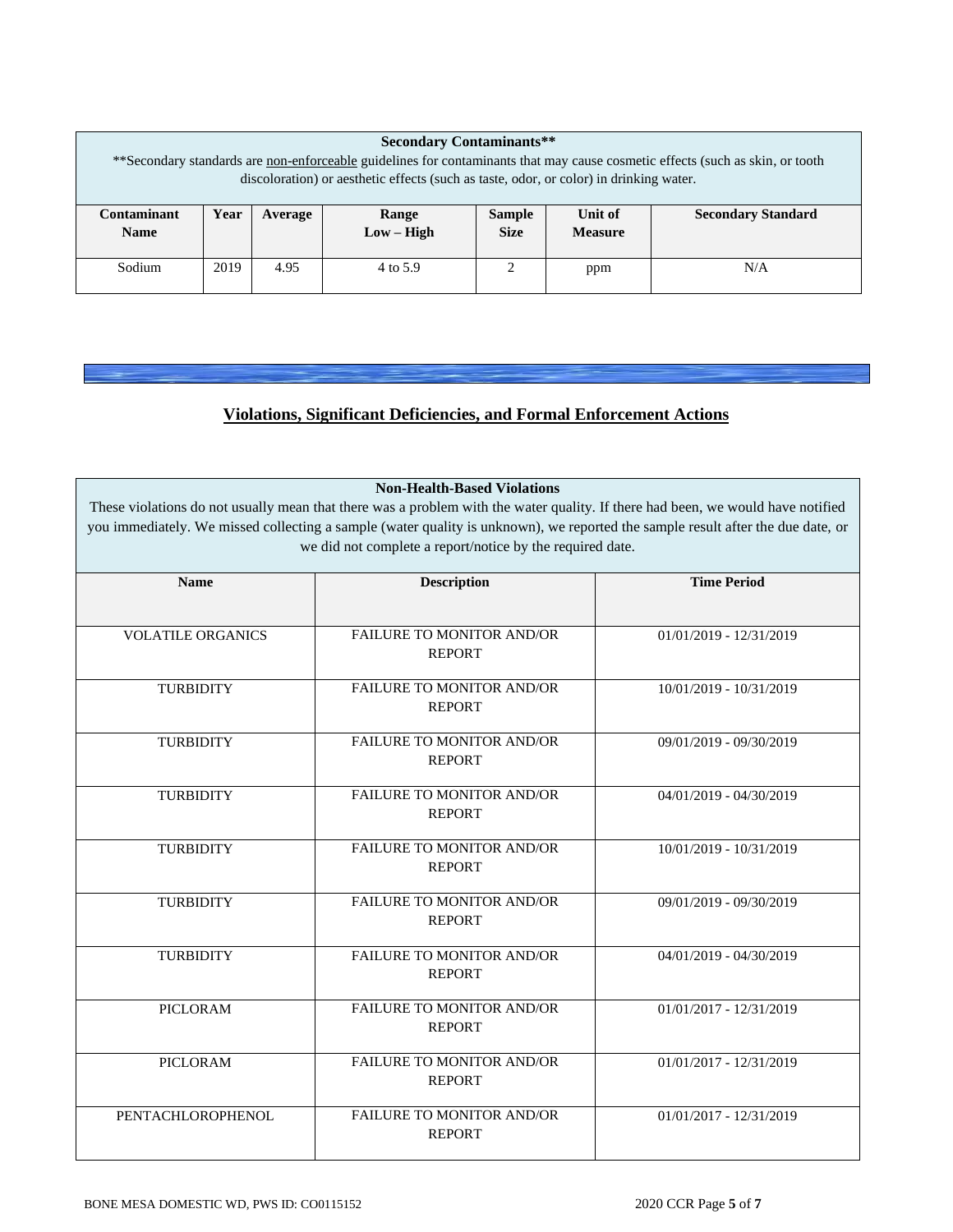### **Non-Health-Based Violations**

These violations do not usually mean that there was a problem with the water quality. If there had been, we would have notified you immediately. We missed collecting a sample (water quality is unknown), we reported the sample result after the due date, or we did not complete a report/notice by the required date.

| <b>Name</b>                   | <b>Description</b>                                    | <b>Time Period</b>        |  |  |
|-------------------------------|-------------------------------------------------------|---------------------------|--|--|
|                               |                                                       |                           |  |  |
| PENTACHLOROPHENOL             | FAILURE TO MONITOR AND/OR<br><b>REPORT</b>            | 01/01/2017 - 12/31/2019   |  |  |
| <b>OXAMYL (VYDATE)</b>        | <b>FAILURE TO MONITOR AND/OR</b><br><b>REPORT</b>     | 01/01/2017 - 12/31/2019   |  |  |
| <b>OXAMYL (VYDATE)</b>        | FAILURE TO MONITOR AND/OR<br><b>REPORT</b>            | $01/01/2017 - 12/31/2019$ |  |  |
| <b>LEAD &amp; COPPER RULE</b> | FAILURE TO INFORM HOMEOWNER OF<br><b>LEAD RESULTS</b> | 10/01/2019 - Open         |  |  |
| <b>GROSS ALPHA</b>            | FAILURE TO MONITOR AND/OR<br><b>REPORT</b>            | 01/01/2011 - 12/31/2019   |  |  |
| DISINFECTION BYPRODUCTS       | FAILURE TO MONITOR AND/OR<br><b>REPORT</b>            | 09/01/2018 - 08/31/2019   |  |  |
| <b>DINOSEB</b>                | FAILURE TO MONITOR AND/OR<br><b>REPORT</b>            | 01/01/2017 - 12/31/2019   |  |  |
| <b>DINOSEB</b>                | FAILURE TO MONITOR AND/OR<br><b>REPORT</b>            | 01/01/2017 - 12/31/2019   |  |  |
| <b>DALAPON</b>                | FAILURE TO MONITOR AND/OR<br><b>REPORT</b>            | 01/01/2017 - 12/31/2019   |  |  |
| <b>DALAPON</b>                | FAILURE TO MONITOR AND/OR<br><b>REPORT</b>            | 01/01/2017 - 12/31/2019   |  |  |
| <b>COMBINED RADIUM</b>        | FAILURE TO MONITOR AND/OR<br><b>REPORT</b>            | 01/01/2011 - 12/31/2019   |  |  |
| CHLORINE/CHLORAMINE           | FAILURE TO MONITOR AND/OR<br><b>REPORT</b>            | 10/01/2019 - 10/31/2019   |  |  |
| <b>CHLORINE/CHLORAMINE</b>    | <b>FAILURE TO MONITOR AND/OR</b><br><b>REPORT</b>     | 09/01/2019 - 09/30/2019   |  |  |
| CHLORINE/CHLORAMINE           | FAILURE TO MONITOR AND/OR<br><b>REPORT</b>            | 04/01/2019 - 04/30/2019   |  |  |
| CHLORINE/CHLORAMINE           | <b>FAILURE TO MONITOR AND/OR</b><br><b>REPORT</b>     | 10/01/2019 - 10/31/2019   |  |  |
| CHLORINE/CHLORAMINE           | <b>FAILURE TO MONITOR AND/OR</b><br><b>REPORT</b>     | 09/01/2019 - 09/30/2019   |  |  |
| CHLORINE/CHLORAMINE           | <b>FAILURE TO MONITOR AND/OR</b><br><b>REPORT</b>     | 04/01/2019 - 04/30/2019   |  |  |
| <b>CARBOFURAN</b>             | <b>FAILURE TO MONITOR AND/OR</b>                      | 01/01/2017 - 12/31/2019   |  |  |